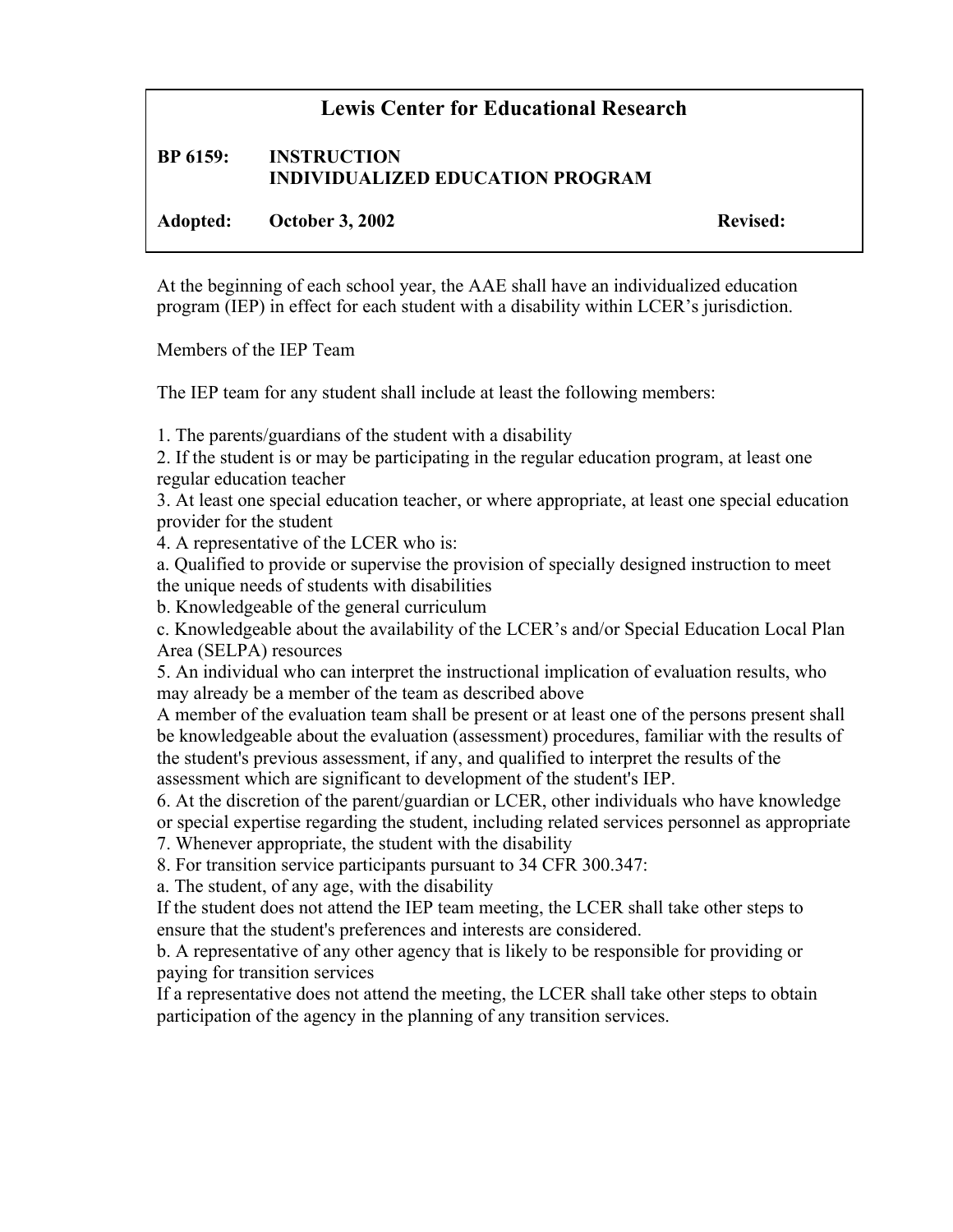9. For students with suspected learning disabilities, a person other than the student's regular education teacher who has observed the student's educational performance in an appropriate setting

If the child is younger than five years or not enrolled in school, a team member shall observe the child in an appropriate environment.

In addition, any of the following may participate, as appropriate:

1. The program specialist, school psychologist, school nurse, school social worker, counselor, or other student services worker who has conducted an assessment of the student, when the assessment is significant to the development of the IEP

2. Any other person whose competence is needed because of the nature and extent of the student's disability

3. A public agency representative fluent in the student's primary language IEP Meetings

The IEP team shall meet:

1. Whenever a student has received an initial formal assessment. The team may meet when a student receives any subsequent formal assessment.

2. Whenever the student demonstrates a lack of anticipated progress.

3. Whenever the parent/guardian or teacher requests a meeting to develop, review or revise the IEP.

4. At least annually to:

a. Review the student's progress and to determine whether the student's annual goals are being achieved

- b. Review the IEP and the appropriateness of placement
- c. Make any necessary revisions to the IEP

The IEP team shall conduct this review. Others may participate if they have essential expertise or knowledge.

If a participating agency, other than the LCER, fails to provide the transition services described in the student's IEP, the team shall reconvene to identify alternative strategies to meet the transition service needs for the student set out in the IEP.

When a parent/guardian requests an IEP team meeting to review the IEP, the team shall meet within 30 days of receiving the parent/guardian's written request, not counting days in July and August.

An IEP required as a result of an assessment of the student shall be developed within 50 days, not counting days between the student's regular school sessions, terms or days of school vacation in excess of five school days, from the date of receipt of the parent/guardian's written consent for assessment, unless the parent/guardian agrees, in writing, to an extension. However, an IEP shall be developed within 30 days after the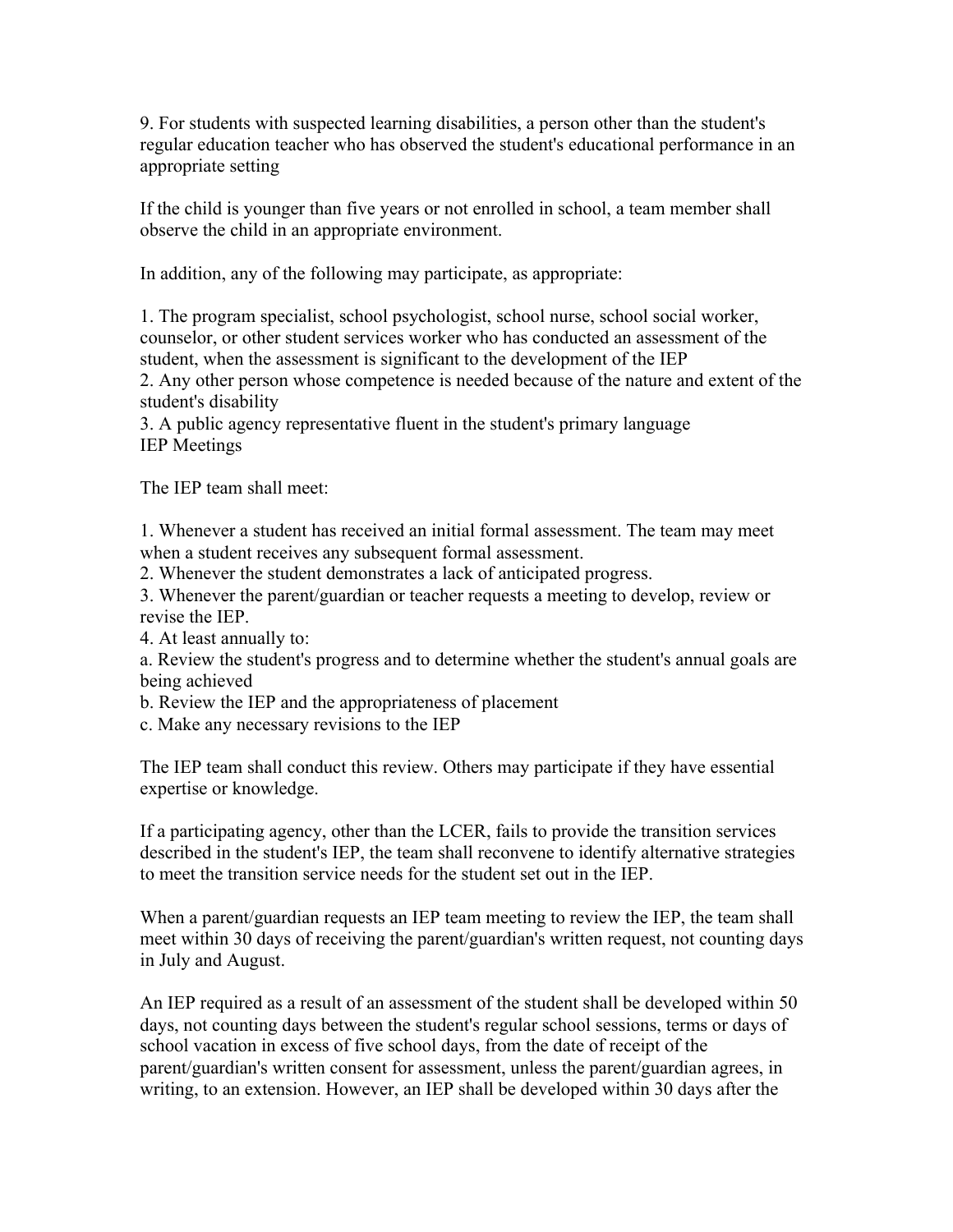commencement of the subsequent regular school year for each student for whom a referral has been made 20 days or less prior to the 50-day time limit shall recommence on the date that student school days reconvene.

A regular education or special education teacher may request a review of the classroom assignment of a special education student by submitting a written request to the President/CEO or designee. The President/CEO or designee shall consider the request within 20 days of receiving it, not counting days in July and August or when school is off track. If the review indicates a need for change in the student's placement, instruction and/or related services, the President/CEO or designee shall convene an IEP meeting, which shall be held within 30 days of the President/CEO or designee's review, not counting days in July or August or days when school is off track, unless the student's parent/guardian consents to an extension of time.

At each IEP meeting convened by the LCER , the LCER administrator or specialist on the team shall inform the parent/guardian and student of the federal and state procedural safeguards included in the notice of parental rights provided pursuant to Education Code 56321.

Procedural Safeguards and Complaints for Special Education

The President/CEO or designee shall take steps to ensure that one or both of the parents/guardians of the student with a disability are present at each IEP meeting or are afforded the opportunity to participate. These steps shall include notifying the parents/guardians of the meeting (as specified below) and scheduling the meeting at a mutually agreed upon time and place.

An IEP meeting may be conducted without a parent/guardian in attendance if the LCER is unable to convince the parent/guardian that he/she should attend. In this case, the LCER shall maintain a record of its attempts to arrange a mutually agreed upon time and place for the meeting, including:

1. Detailed records of telephone calls made or attempted and the results of those calls

2. Copies of correspondence sent to the parent/guardian and any response received

3. Detailed records of visits made to the parent/guardian's home or place of employment and the results of those visits

Parents/guardians and the LCER shall have the right to audiotape the proceedings of IEP meetings, provided members of the IEP team are notified of this intent at least 24 hours before the meeting. If the LCER gives notice of intent to audiotape a meeting, and if the parent/guardian objects or refuses to attend because the meeting would be audio-taped, the meeting shall not be audio-taped. Parents/guardians also have the right to:

1. Inspect and review the audiotapes

2. Request that the audiotapes be amended if the parent/guardian believes they contain information that is inaccurate, misleading or in violation of the student's privacy rights or other rights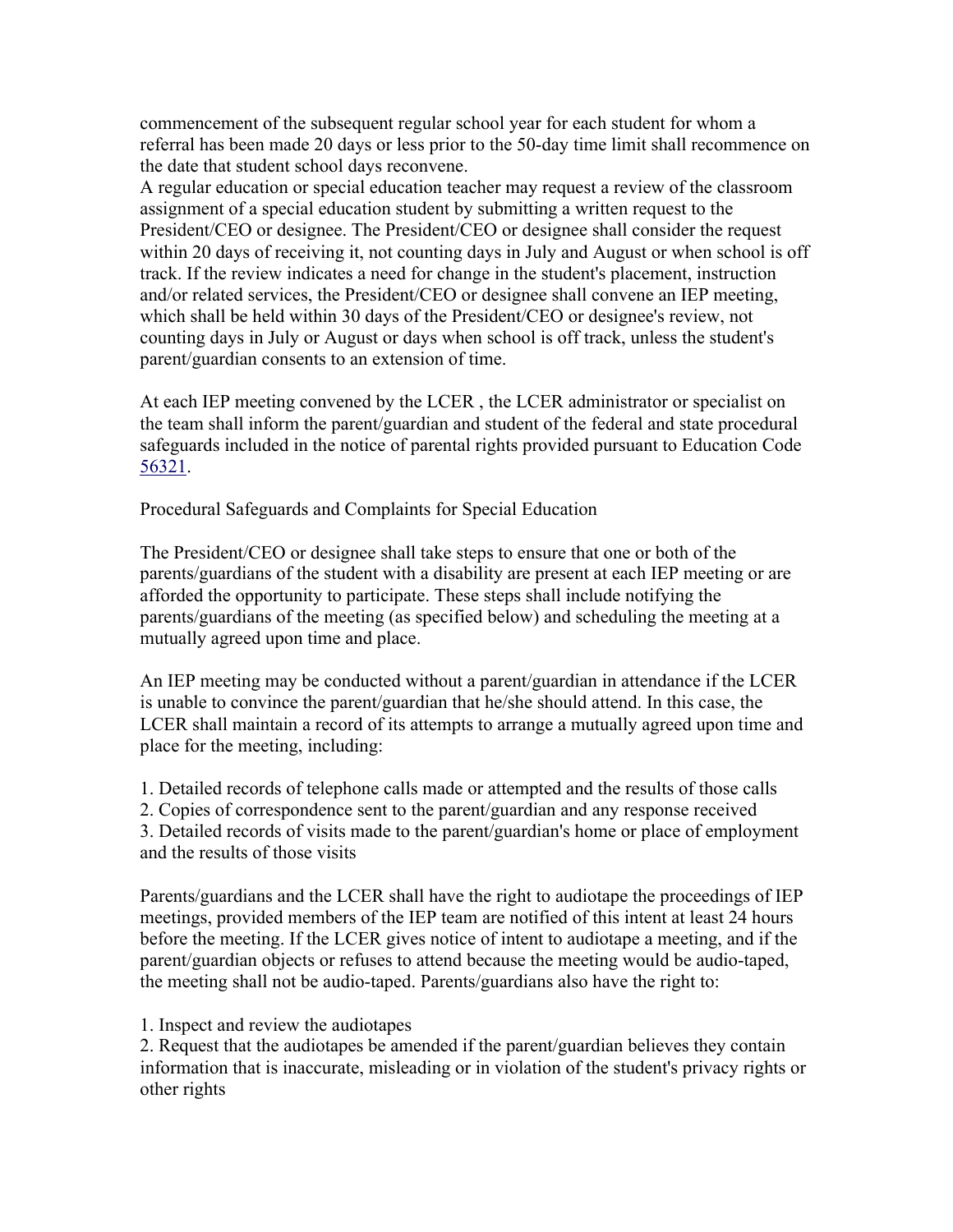3. Challenge, in a hearing, information that the parent/guardian believes is inaccurate, misleading, or in violation of the student's privacy rights or other rights Contents of the IEP

The IEP shall be a written statement determined in a meeting of the IEP team. It shall include, but not be limited to, all of the following:

1. A statement of the present levels of the student's educational performance, including one of the following:

a. How the student's disability affects his/her involvement and progress in the general curriculum (i.e., the same curriculum as for non-disabled students)

b. For the preschool child, as appropriate, how the disability affects his/her participation in appropriate activities

2. A statement of measurable annual goals, including benchmarks or short-term objectives related to:

a. Meeting the student's needs that result from his/her disability in order to enable the student to be involved in and progress in the general curriculum

For a preschool child, as appropriate, meeting the child's needs that result from his/her disability to enable the child to participate in appropriate activities

b. Meeting each of the student's other educational needs that result from the student's disability

3. A statement of the special education, related services and supplementary aids and services to be provided to the student, or on behalf of the student, and a statement of the program modifications or supports for school personnel that will be provided for the student to:

a. Advance appropriately toward attaining the annual goals

b. Be involved and progress in the general curriculum in accordance with item #1 above and to participate in extracurricular and other nonacademic activities

c. Be educated and participate with other students with disabilities and non-disabled students in the activities in this item

4. An explanation of the extent, if any, to which the student will not participate with nondisabled students in the regular class and in the activities described in item #3 above

5. A statement of any individual modifications in the administration of state or schoolwide assessments of student achievement that are needed in order for the student to participate in such assessment

a. If the IEP team determines that the student will not participate in the administration of the state or school-wide assessment of student achievement (or part of such an assessment), a statement of:

(1) Why that assessment is not appropriate for the student

(2) How the student will be assessed

6. The projected date for the beginning of the services and modifications described in item #3 above and the anticipated frequency, location and duration of those services and modifications

7. A statement of transition service needs, as defined in Education Code 56345.1, as follows: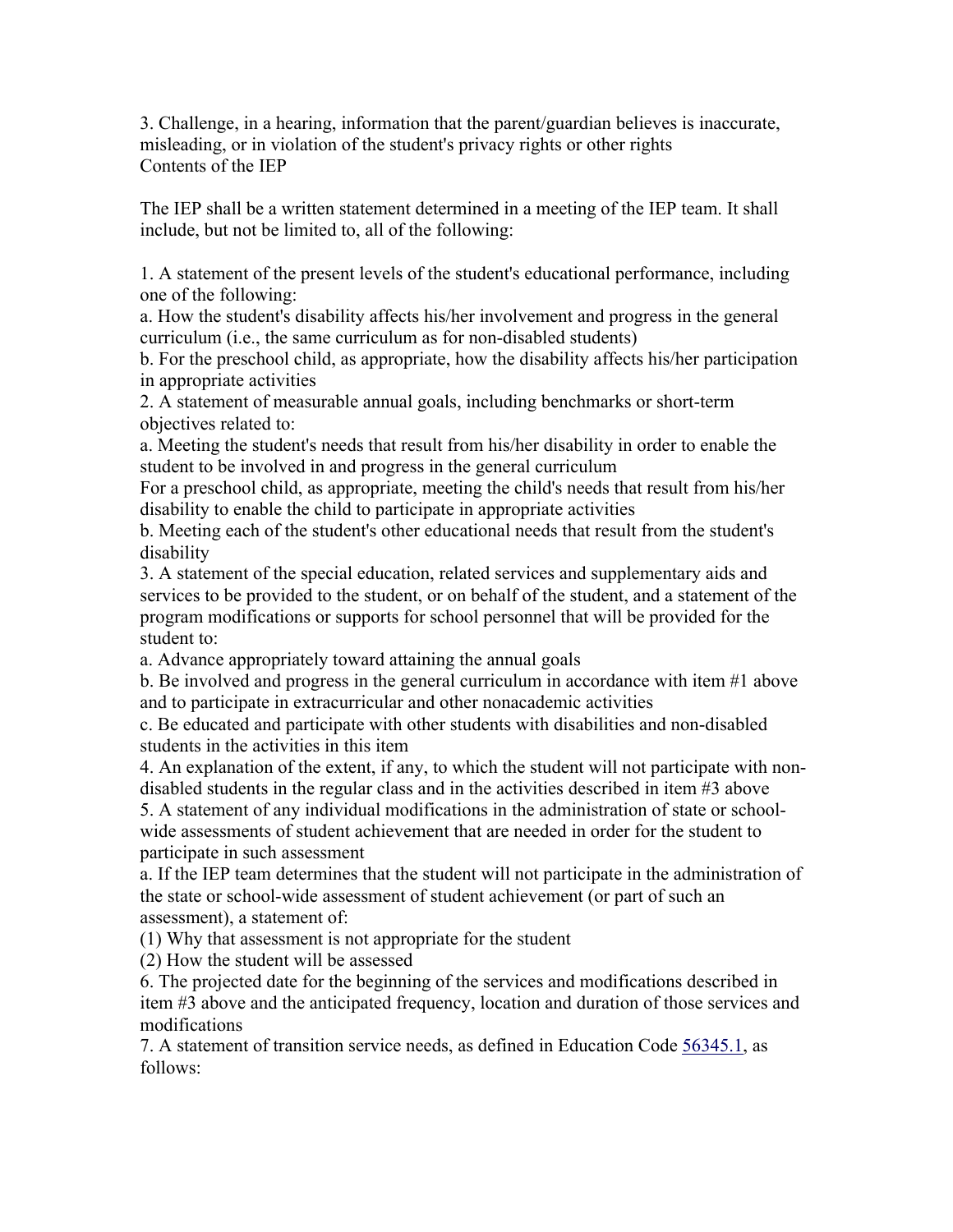a. Beginning at age 14 (or younger if determined appropriate by the IEP team), and updated annually, a statement of transition service needs of the student under the applicable components of the IEP that focus on the student's courses of study (such as participation in advanced-placement courses or a vocational education program) b. Beginning at age 16 (or younger if determined appropriate by the IEP team), and annually thereafter, a statement of needed transition services for the student, including, when appropriate, a statement of the interagency responsibilities or any needed linkages c. Beginning at least one year before the student reaches age 18, a statement that the student has been informed of his/her rights, if any, pursuant to IDEA that will transfer to the student upon reaching age 18 pursuant to 20 USC  $1415(m)$ 

8. Appropriate objective criteria, evaluation procedures, and schedules for determining, on at least an annual basis, whether the annual goals are being achieved 9. A statement of:

a. How the student's progress toward the annual goals described in item #2 above will be measured

b. How the student's parents/guardians will be regularly informed (by such means as periodic report cards), at least as often as parent/guardians of non-disabled students, of: (1) Their child's progress towards the annual goals described in item #2 above

(2) The extent to which that progress is sufficient to enable the student to achieve the goals by the end of the year

10. Beginning at least one year before the student reaches age 18, a statement that the student has been informed of his/her rights, if any, pursuant to 34 CFR 300.110-300.284 that will transfer to the student upon reaching age 18

11. A determination as to whether differential proficiency standards shall be developed for the student pursuant to Education Code 51215 and, if so, a copy of those standards

Where appropriate, the IEP shall also include:

1. For students in grades 7-12, any alternative means and modes necessary for the student to complete the LCER's prescribed course of study and to meet or exceed proficiency standards required for graduation

2. Linguistically appropriate goals, objectives, programs and services for students whose primary language is not English

3. Extended school year services when needed, as determined by the IEP team

4. Provision for transition into the regular education program if the student is to be transferred from a special class or center, or nonpublic, nonsectarian school, into a regular education program in a public school for any part of the school day The IEP shall include descriptions of activities intended to:

a. Integrate the student into the regular education program, including indications of the nature of each activity and the time spent on the activity each day or week

b. Support the transition of the student from the special education program into the regular education program

(cf. 6176 - Weekend/Saturday Classes)

(cf. 6177 - Summer School)

(cf. 6178 - Vocational Education)

(cf. 6181 - Alternative Schools)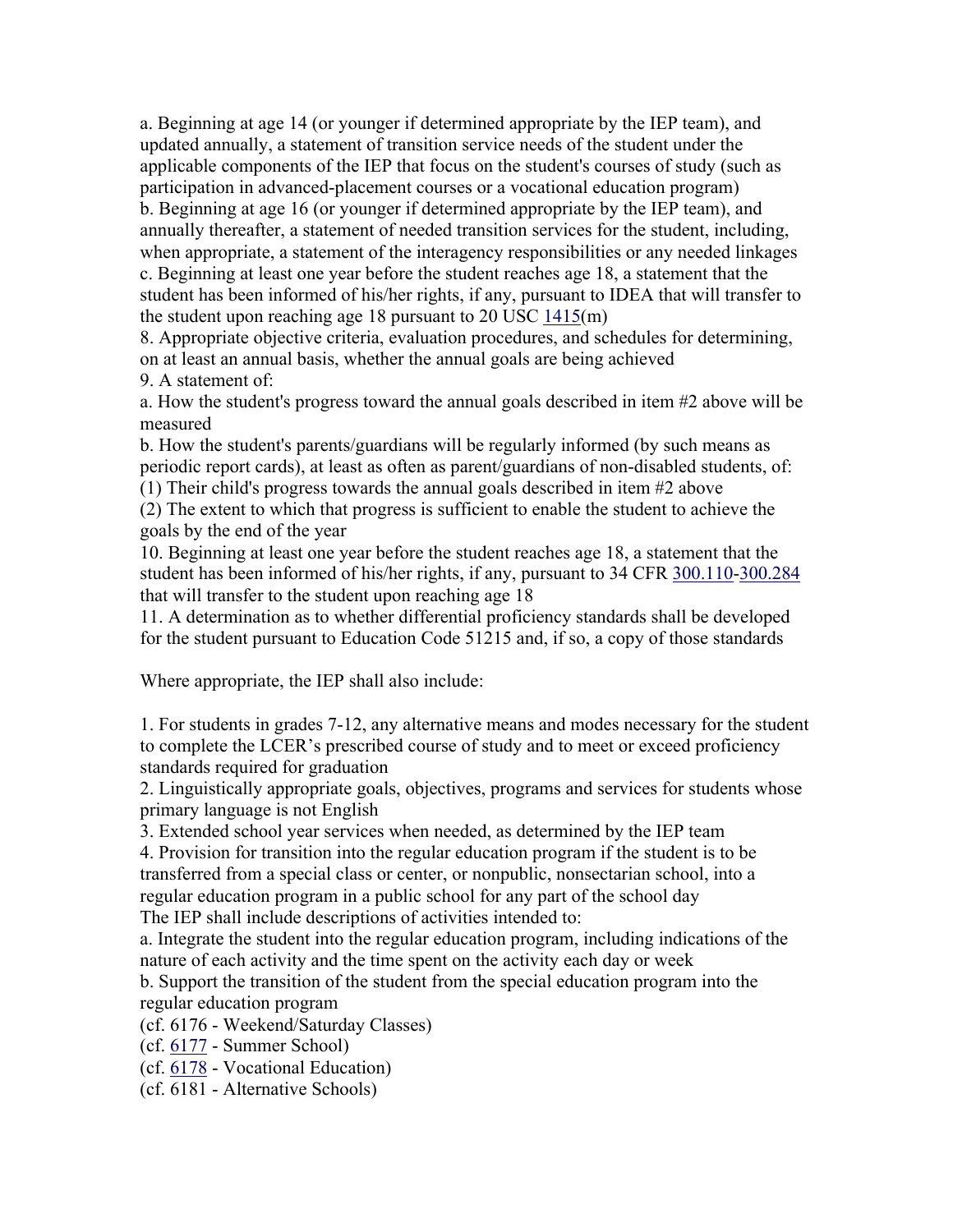5. Specialized services, materials and equipment for students with low incidence disabilities, consistent with the guidelines of Education Code 56136

Development, Review and Revision of the IEP

In developing or revising the IEP, the IEP team shall consider the following:

1. The strengths of the student and the concerns of the parents/guardians for enhancing the education of their child

2. The results of the initial evaluation or most recent evaluation of the student

3. As appropriate, the results of the student's performance on any general state or schoolwide assessment programs

4. In the case of a student whose behavior impedes his/her learning or that of others, if appropriate, positive behavioral interventions, strategies and supports to address that behavior

5. In the case of a student with limited English proficiency, the language needs of the student as such needs relate to the student's IEP

6. In the case of a student who is blind or visually impaired, the need to provide for instruction in Braille and the use of Braille unless the IEP team determines, after an evaluation of the student's reading and writing skills, needs, and appropriate reading and writing media, that instruction in Braille or the use of Braille is not appropriate for the student

7. The communication needs of the student, and in the case of a student who is deaf or hard of hearing, the student's language and communication needs, opportunities for direct communications with peers and professional personnel in the student's language and communication mode, academic level, and full range of needs, including opportunities for direct instruction in the student's language and communication mode

The team shall also consider the related services and program options that provide the student with an equal opportunity for communication access, including the following: a. The student's primary language mode and language, which may include the use of

spoken language with or without visual cues, and/or the use of sign language b. The availability of a sufficient number of age, cognitive and language peers of similar abilities

c. Appropriate, direct and ongoing language access to special education teachers and other specialists who are proficient in the student's primary language mode and language d. Services necessary to ensure communication-accessible academic instructions, school services and extracurricular activities

8. Whether the student requires assistive-technology devices and services

If, in considering the special factors in items #1-8 above, the IEP team determines that a student needs a particular device or service in order to receive a free and appropriate public education (FAPE), the IEP team must include a statement to that effect in the student's IEP. (34 CFR 300.346)

The IEP may be revised, as appropriate, to address: (20 USC 1414(d); Education Code 56343, 56345.1)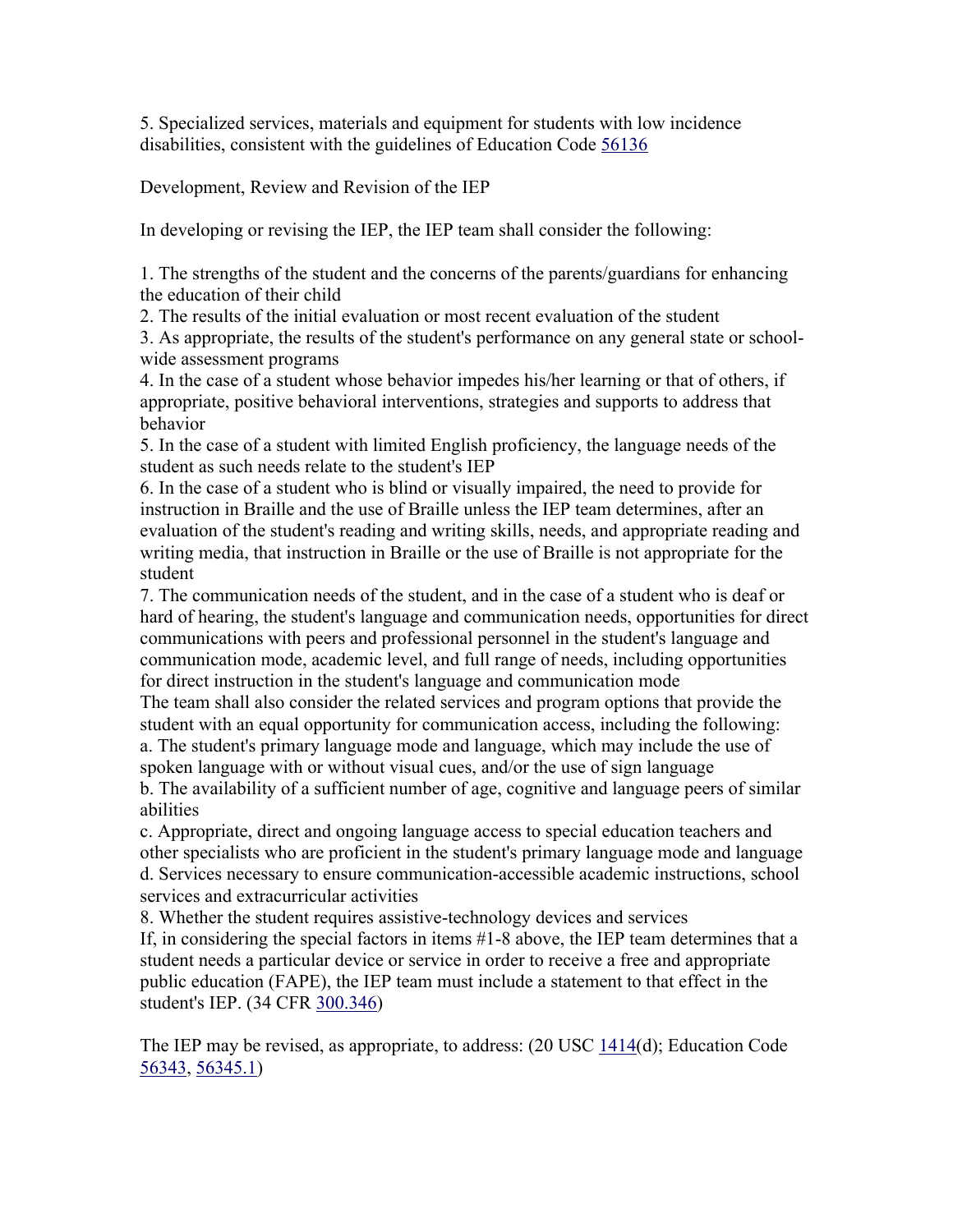1. Any lack of expected progress toward the annual goals and in the general curriculum

2. The results of any reevaluation conducted

3. Information about the student provided to or by the parents/ guardians regarding review of evaluation data pursuant to 20 USC  $1414(c)(1)(B)$ 

- 4. The student's anticipated needs
- 5. Other matters

As a member of the IEP team, the regular education teacher shall, to the extent appropriate, participate in the development, review and revision of the student's IEP, including assisting in the determination of: (34 CFR 300.346)

1. Appropriate positive behavioral interventions and strategies for the student (cf. 6159.4 - Behavioral Interventions for Special Education) 2. Supplementary aids and services, program modifications or supports for school

personnel that will be provided for the student, consistent with  $34$  CFR  $300.347(a)(3)$ 

## Due Process/Mediation

A student shall not be required to participate in all or part of any special education program unless the parent/guardian is first informed of, in writing, the facts that make participation in the program necessary or desirable, the contents of the IEP and the parent/guardian consents, in writing to all or part of the IEP after receiving this notice. If the parent/guardian does not consent to all of the components of the IEP, then those components of the IEP to which the parent/guardian has consent shall be implemented so as not to delay providing instruction and services to the student. If the President/CEO or designee determines that a part of the proposed IEP to which the parent/guardian does not consent is necessary in order to provide a free and appropriate public education to the student, he/she shall either initiate a due process hearing or a pre-hearing mediation conference with the state pursuant to Education Code 56500.3. While the due process hearing or pre-hearing mediation conference is pending, the student shall remain in his/her current placement unless the parent/guardian and the President/CEO or designee agree otherwise.

While a due process hearing is pending, the President/CEO or designee may choose to meet informally with the parent/guardian pursuant to Education Code 56502 or may hold a mediation conference pursuant to Education Code 56503. If a due process hearing is held, the hearing decision shall be the final administrative determination and shall be binding upon the parties.

## Parent/Guardian Notice

The President/CEO or designee shall send parents/guardians notice of the IEP team meetings early enough to ensure that they will have an opportunity to attend. This notice shall:

1. Indicate the purpose, time and location of the meeting